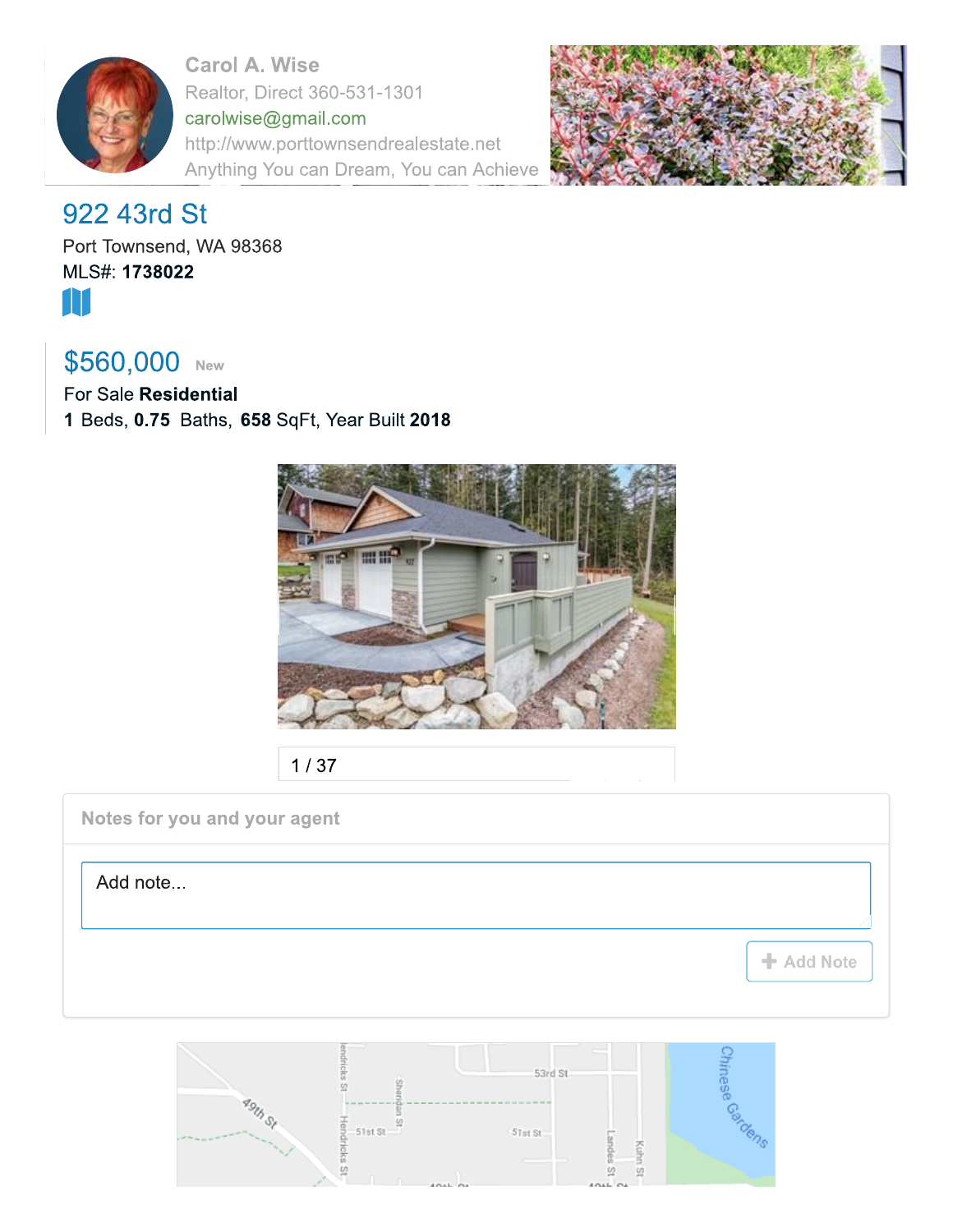

## **General Description**

Bathrooms 0.75 Square Footage 658 Year Built 2018 Lot Square Footage 12197 Offers Seller will review offers on Offer **Review Date (may review/accept sooner) Community Port Townsend** DOM<sub>1</sub> Bank Or Real Estate Owned No

### Bedrooms 1

Square Footage Source Public Price per SquareFoot 851.06 School District Port Townsend #50 Offers Review Date 03/09/2021 County Jefferson Block 45 Tax ID 998804502 Third Party Approval Required None

Listing Price \$560,000 Directions 49th and South on Jackman, right on 45th up the hill and right on Erin, right on 43rd with the home on the right, #922.

Marketing Remarks What an exciting opportunity! Not only a new well constructed home but has a full lot to build your dream home! Investment, rental or combined living experience. NW Craftsman style, impeccably designed for maximum use and experience. 1 car garage is also fully insulated and is used as a familyroom. So clever! Oversized Stone top countertop system, peninsula with the "cooks dream" kitchen, tongue n groove ceiling. Totally private, view of the Cascades just over the treetops. All finished patio w/hottub and huge deck. Love the cook out station. All of the quality furnishings are included in the price! Turn key and ready to move in. Assessor's age incorrect, home construction completed 2020 not 2018 when they first started. -6 months occupancy

# **Listing Information**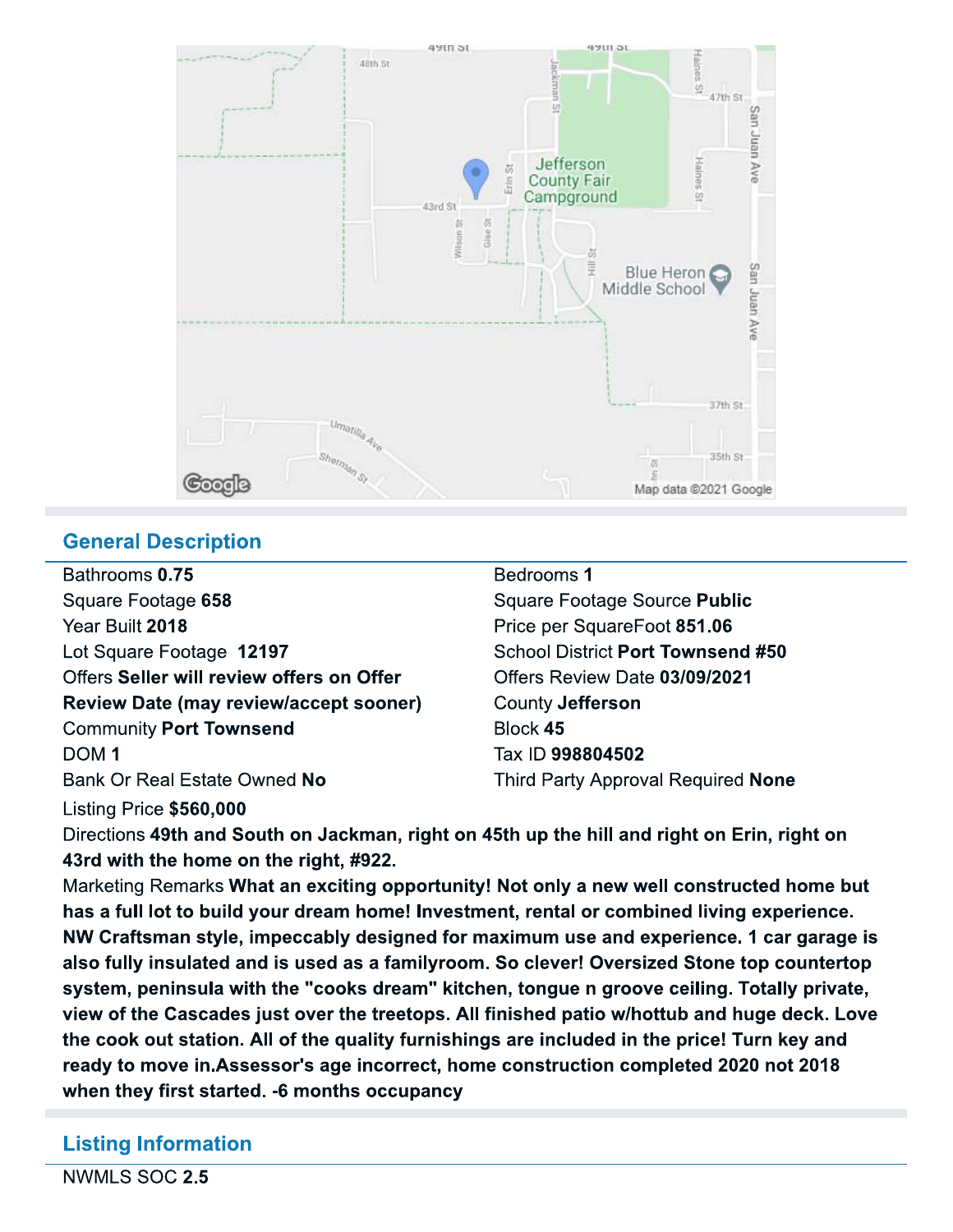| Taxes Annual 2509                                                             | Tax Year 2021                     |  |
|-------------------------------------------------------------------------------|-----------------------------------|--|
| Senior Exemption N                                                            | Seller Disclosure <b>Provided</b> |  |
| Parking Type Garage-Attached                                                  | Style Code 10 - 1 Story           |  |
| Building Complex Or Project Name Tibbals 1st                                  | <b>Basement None</b>              |  |
| <b>Addition</b>                                                               | <b>Roof Composition</b>           |  |
| <b>Foundation Poured Concrete</b>                                             | <b>Exterior Cement/Concrete</b>   |  |
| Sewer Type Sewer Connected                                                    |                                   |  |
| <b>View Mountain</b>                                                          |                                   |  |
| Topography Garden Space, Level, Rolling                                       |                                   |  |
| Lot Details Dead End Street, Paved Street                                     |                                   |  |
| Site Features Deck, Dog Run, Fenced-Fully, Hot Tub/Spa, Outbuildings, Propane |                                   |  |
| <b>Building Condition Very Good</b>                                           |                                   |  |

## **Interior Features**

Heating/Cooling Type Ductless HP-Mini Split, **Energy Source Electric, Propane Wall** Floor Covering Bamboo/Cork, Concrete Appliances Included Dishwasher, Dryer, Microwave, Range/Oven, Refrigerator, Washer **Interior Features Dbl Pane/Storm Windw** Fireplace Types Gas Beds 1 Baths .75

## **Room Information**

### **Bedrooms**

| <b>Bedrooms Main</b>                                |  |
|-----------------------------------------------------|--|
| <b>Bathrooms</b><br><b>Baths Three Quarter Main</b> |  |
| <b>Rooms</b><br><b>Total Rooms Count</b>            |  |
| <b>Fireplaces</b>                                   |  |
| <b>Fireplaces Main</b>                              |  |
| <b>Fireplaces Total</b>                             |  |

### **Additional Rooms**

UtilityRoom **Main** FamilyRoom Garage